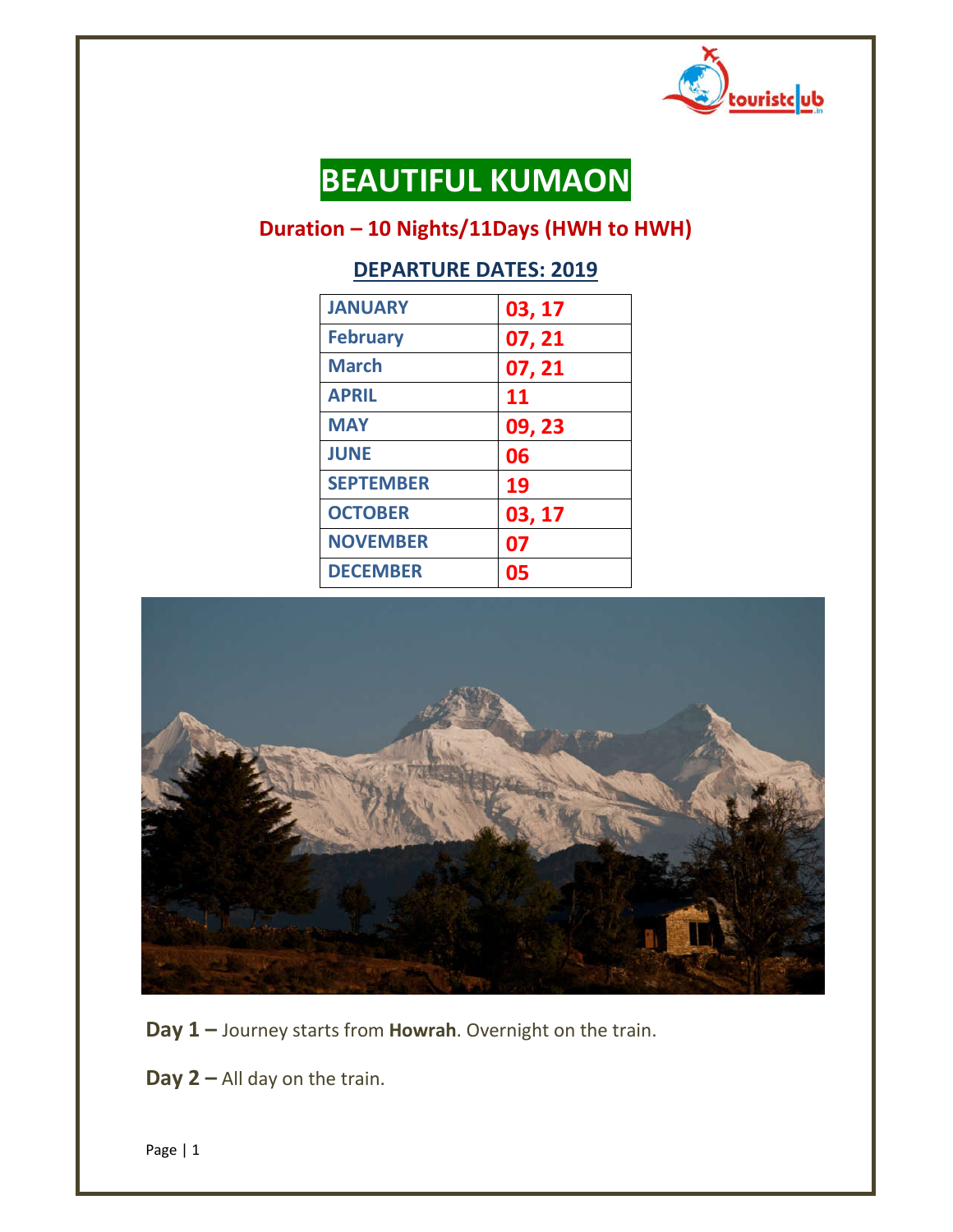

## **Day 3 – Reach LAL KUAN & transfer to MUKTESHWAR:**

On arrival at **Lal Kuan Railway Station** you will proceed to **MUKTESHWAR**. Check in at hotel, dinner & overnight stay.

## **Day 4 – MUKTESHWAR to PATAL BHUVANESHWAR via ALMORA:**



Today morning after breakfast checkout from hotel and you will proceed towards **PATAL BHUVANESHWAR** via **ALMORA.** En route you will visit **Kasar Devi Temple, Katarmal Sun Temple, Gobind Vallabh Pant Museum, Martola, Kalimath** etc. Check in at hotel & overnight stay in **PATAL BHUVANESHWAR.**

## **Day 5 – PATAL BHUVANESHWAR to MUNSIYARI:**

Morning after breakfast check out from hotel and you will proceed towards **MUNSIYARI.** En route local sightseeing of **BERINAG, THAL, Birthi Water Falls** etc. Overnight stay at **Munsiyari**.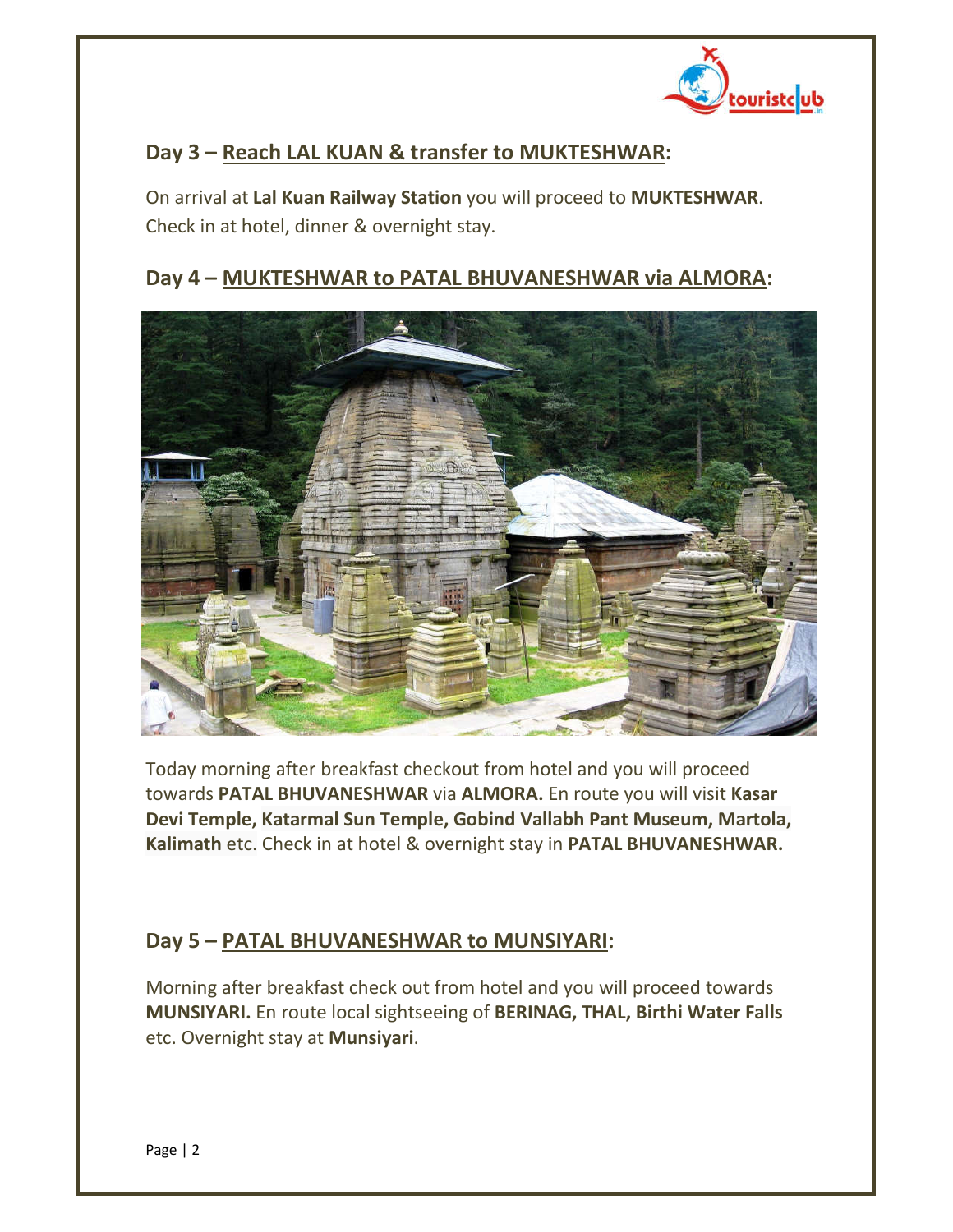

#### **Day 6 – MUNSIYARI SIGHTSEEING:**

Morning after breakfast you will go for sightseeing in **Munsiyari.** Here you will see **Khaliya Top**, **Nanda Devi Temple**, **Thamari Kund, Maheshwari Kund, and Tribal Heritage Museum** etc. Overnight stay at **Munsiyari**.



## **Day 7 – MUNSIYARI to KAUSANI:**

Morning after breakfast check out from hotel and you will proceed towards **KAUSANI.** En route you will visit **BAGESHWAR, BAIJNATH TEMPLE** etc. Overnight stay at hotel.

## **Day 8 – KAUSANI to NAINITAL via RANIKHET:**

Morning after breakfast check out from hotel and you will proceed towards **NAINITAL** via **RANIKHET.** En route local sightseeing of **Ranikhet** like **Golf Course**, **Hera Khan Temple** etc. Check in at hotel & overnight stay.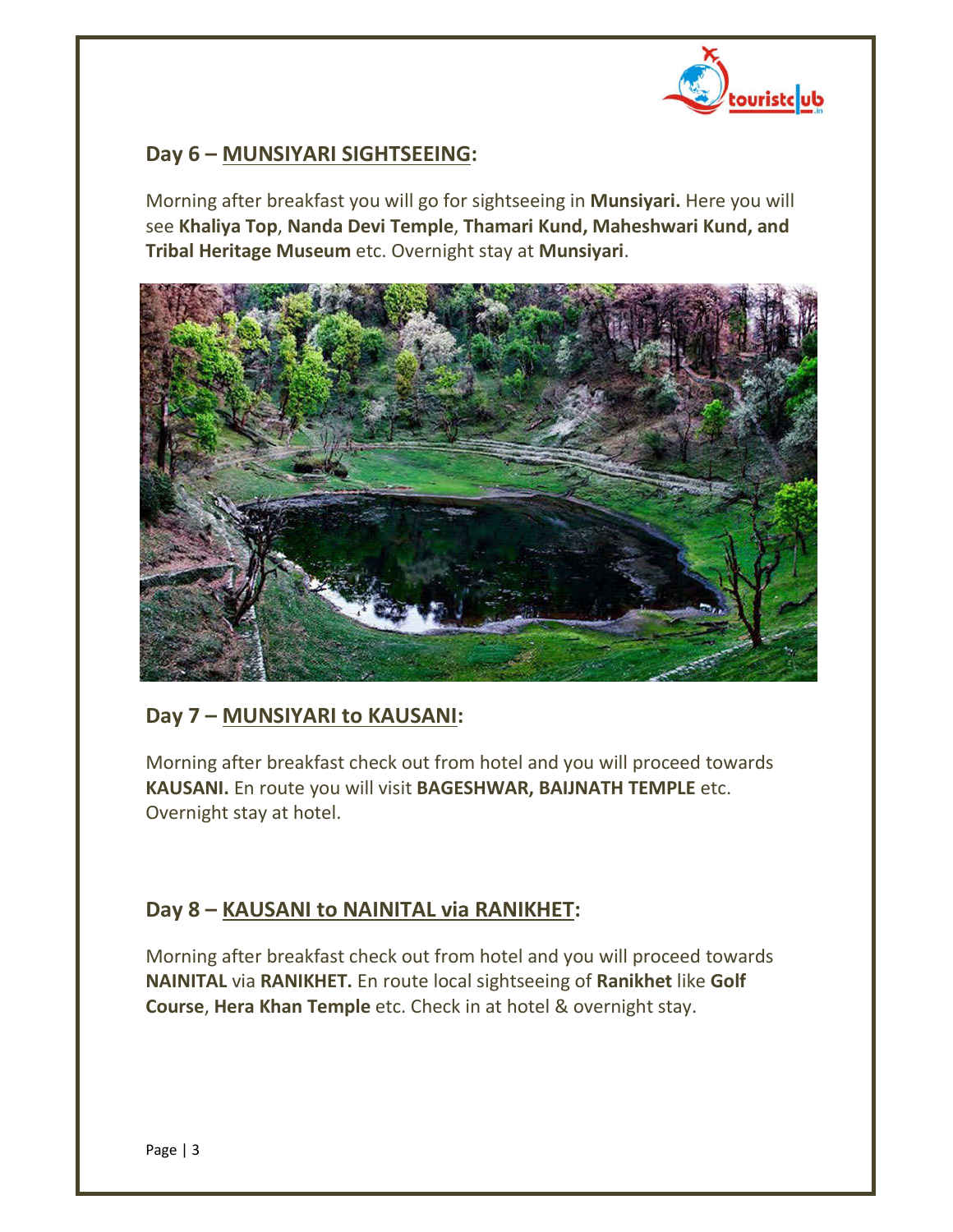

#### **Day 9 – NAINITAL SIGHTSEEING:**

Morning after breakfast you will visit for sightseeing in **NAINITAL.** You will visit **Naini Temple**, **Naini Lake**, **Snow View Point Nainital, Cave Garden, and Mall Road** etc. Back to hotel & overnight stay at **Nainital**.



## **Day 10 – NAINITAL to LAL KUAN and JOURNEY towards HWH:**

Today morning after breakfast check out from hotel and proceed towards **LAL KUAN RLY STATION.** En route you will visit **Sattal, Bhimtal, Naukuchia Taal** etc. Overnight on the train.

**Day 11 –** Reach **Howrah**. Tour Ends With Happy & Memorable Moments with **TOURIST CLUB**.

#### **Package Including:**

- Up and Down Sleeper Coach Train Fare.
- All Accommodations in Designated Hotels.
- All Transfers.
- All Sightseeing.
- All Meals.

Page | 4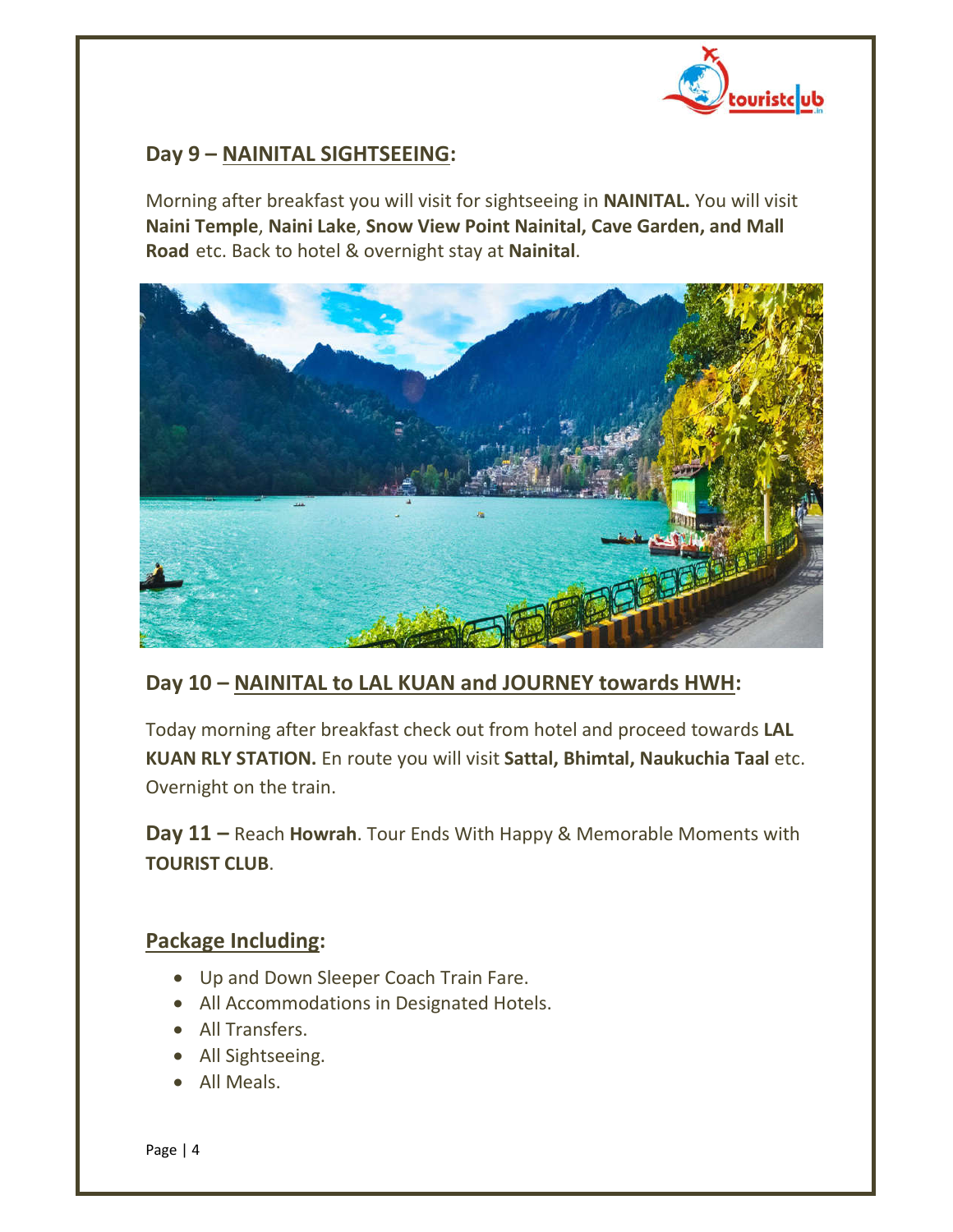

#### **Package Excluding:**

- Alcoholic or non-alcoholic beverages.
- Meals in Train.
- Any special subscriptions in road or anywhere.
- Additional sightseeing or extra usage of vehicle, other than mentioned in the itinerary.
- Any cost arising due to natural calamities like landslides, road blockage, political disturbances (strikes), etc (to be borne by the client, which is directly payable on the spot).
- Anything which is not included in the inclusion.

#### **HOTELS:**

**Mukteshwar: Robinsson Palace / Similar Patal Bhuvaneshwar: Hotel Sadbhavana / Similar Munsiyari: Bilju Inn / Similar Kausani: Himalaya Mount View Resort / Hotel Sumit / Similar Nainital: Hotel Ambassador / Similar**

## **Package Cost-**

**Rs. 16,000/- per head (Double Sharing Basis) Rs. 14,500/- per head (Triple Sharing Basis)**

#### **Cancellation Policy:**

- Company cancellation policy based on total package amount.
- 60 days and before prior to arrival 10% of the Tour / Package cost.
- 45 to 59 days prior to arrival 20% of the Tour / Package cost.
- 16 to 44 days prior to arrival 30% of the Tour / Package cost.
- 10 to 15 days prior to arrival 50% of the Tour / Package cost.